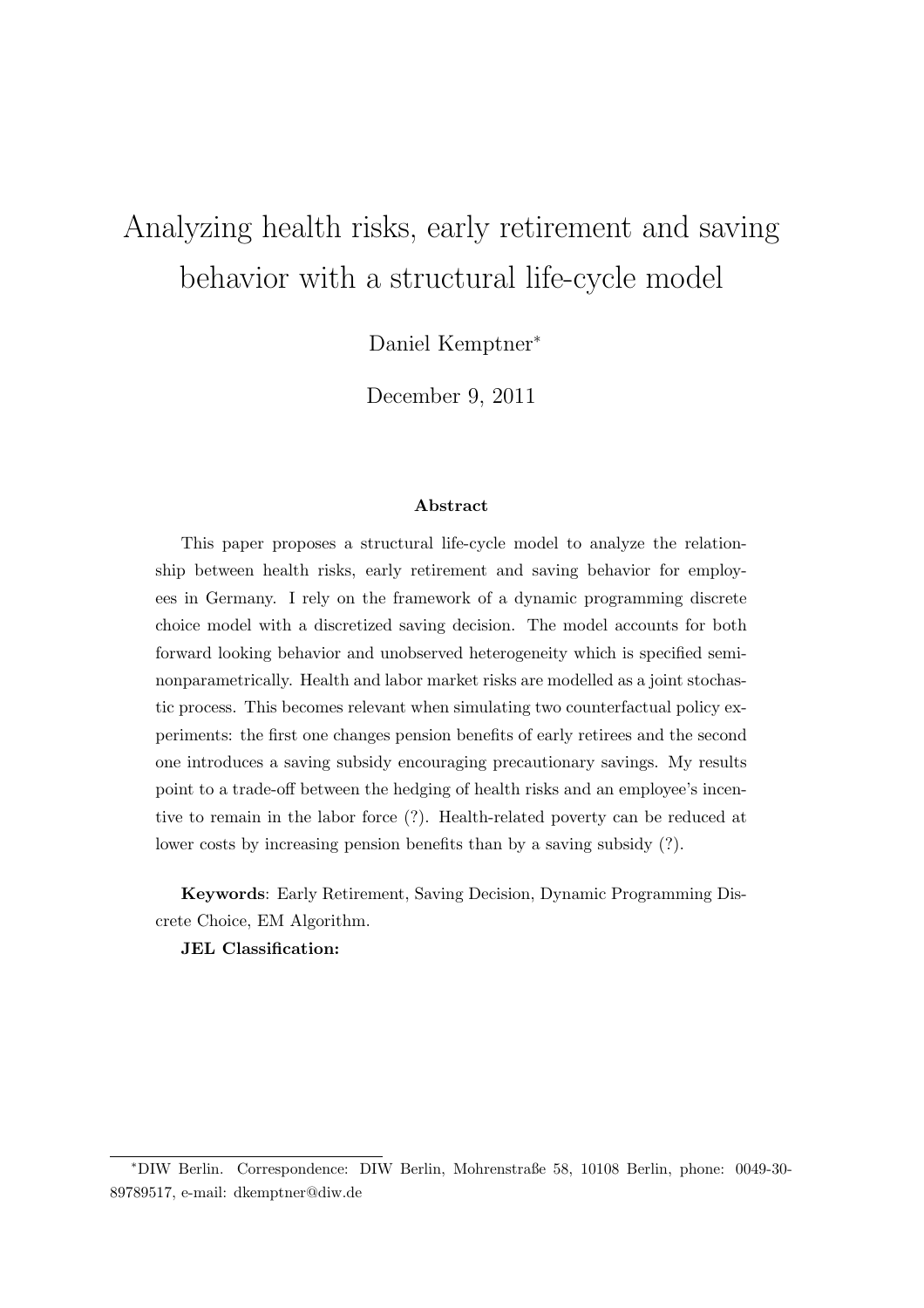### 1 Introduction

The strong association between health and socio-economic status is a very robust finding and has been discussed by a large body of literature (see ... for overviews). While there is dissent about whether or not and to what extent income or income inequality affect health in developed countries, strong evidence suggests that a substantial share of income inequality can be explained by health (Lit). In particular, health has been found to be one of the main determinants of both an individual's employment status and early retirement (Lit). Unemployment and early retirement reduce a household's expected lifetime income with potentially long-lasting impacts on wealth accumulation. As has been pointed out by Deaton (2003), this is due to the fact that individuals cannot fully insure their earnings against health risks. From a public policy perspective, understanding the complex relationship between health, unemployment, early retirement, and saving behavior is highly relevant because policy interventions that aim at reducing social inequality could adress the link between health risks and inequality. This may be more efficient than increasing means-tested benefits.

This paper proposes a structural life-cycle model to investigate the relationship between health risks, early retirement and saving behavior for employees in Germany. I rely on the framework of a dynamic programming discrete choice model with a discretized saving decision. The model accounts for both forward looking behavior and unobserved heterogeneity which is specified semi-nonparametrically. The paper is inspired by a tradition of structural dynamic retirement models (e.g. Rust and Phelan (1997), van der Klaauw and Wolpin (2008), Nardi, French, and Jones (2010), French and Jones (2011), and Haan and Prowse (2011)), but extends the existing literature in three different ways. First, I take more seriously the dual causality between health and employment. Second, I quantify the implications of health risks for both a household's expected consumption path and wealth accumulation. Third, I perform two counterfactual policy experiments: the first one changes pension benefits of early retirees and the second one introduces a saving subsidy encouraging precautionary savings. My results point to a trade-off between the hedging of health risks and an employee's incentive to remain in the labor force (?). Health-related poverty can be reduced at lower costs by increasing pension benefits than by a saving subsidy (?).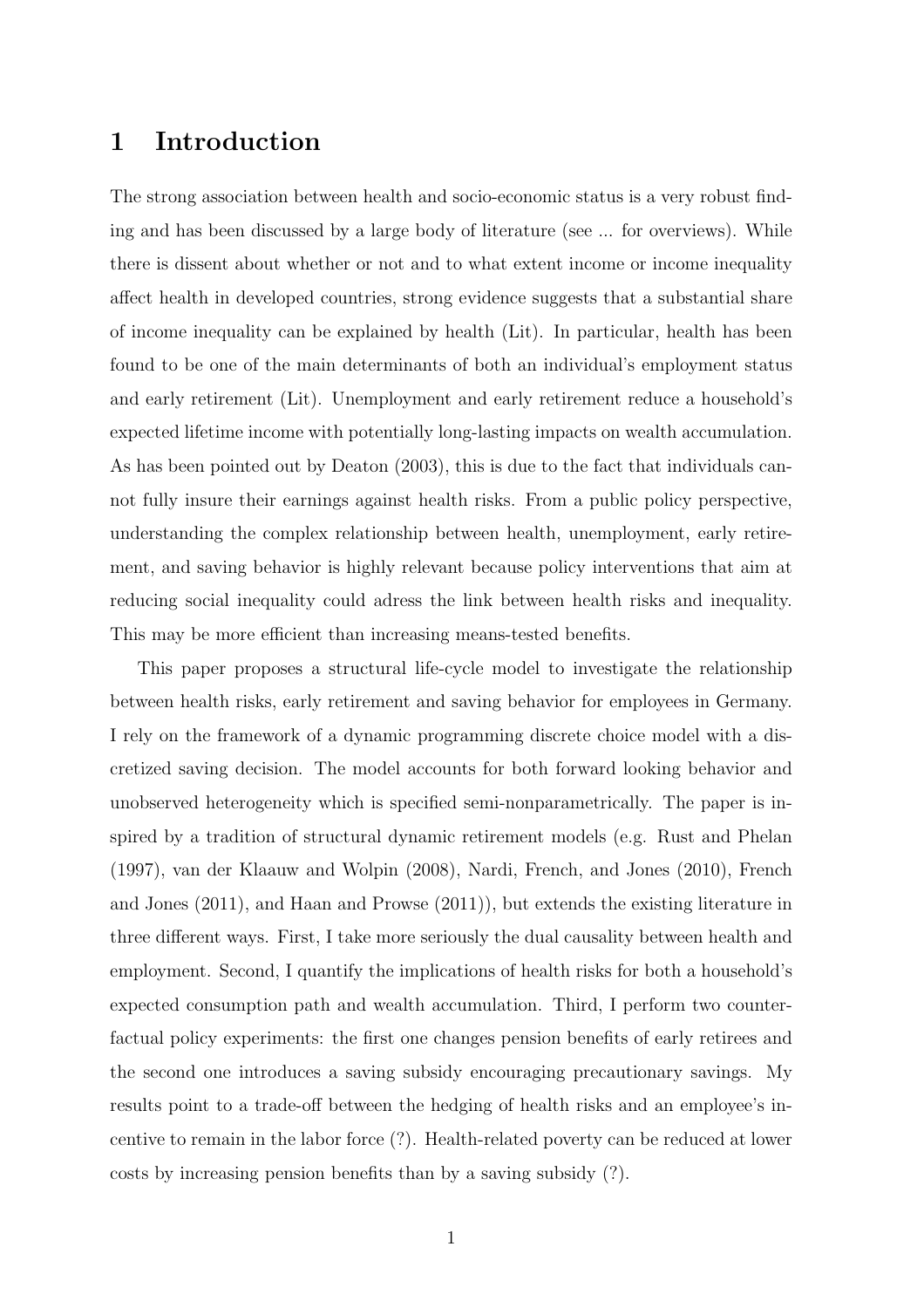DPDC models provide an excellent framework for the estimation of life-cycle models. Under the assumption of revealed preferences, microdata can be used to estimate parameters characterizing the preferences and beliefs of forward looking individuals. Starting with Wolpin (1984), ... a literature on structural life-cycle models has evolved that applies increasingly complex models (see ... for an overview of the literature). Unlike reduced form approaches being often used for ex-post evaluations of public policy interventions, the big advantage of structural models lies in the estimation of parameters with economic meaning and the possiblity to perform ex-ante counterfactual policy experiments. However, these advantages come at a cost. In particular, estimating these kinds of models typically requires solving a dynamic programming problem that is nested in the estimation criterion. If the state space is large and if unobserved heterogeneity is allowed for, computation can be burdensome. This paper resorts to an estimation approach which has been proposed by Arcidiacono and Jones (2003) for the estimation of finite mixture models with time constant unobserved heterogeneity. They show that additive separability can be reintroduced to the log-likelihood function through an EM algorithm allowing one to estimate the parameters of the model sequentially during each maximization step (see e.g. Arcidiacono (2004,2007) for other applications).

Previous studies have used structural models to investigate the link between health and the economic situation of households. For example, Bound, Schoenbaum, Stinebrickner, and Waidmann (1999) and Disney, Emmerson, and Wakefield (2006) show that older workers being in good health are more likely to be employed, and Blau and Gilleskie (2008) estimate that bad health halves the employment probability of older employees who have health insurance. A few studies have modelled wealth accumulation within the framework of a life-cycle model. Rust and Phelan (1997) and van der Klaauw and Wolpin (2008) look at the effects of employment on wealth accumulation, Nardi, French, and Jones (2010) use a similar model to show that health costs can explain a large share of households' saving behavior over the life-cycle in the US, and French and Jones (2011) analyze the effects of life expectancy on optimal saving behavior of retirees. Finally, Haan and Prowse (2011) use a life-cycle model to estimate the effects of an exogenous increase in life expectancy on employment, retirement behavior and savings in Germany.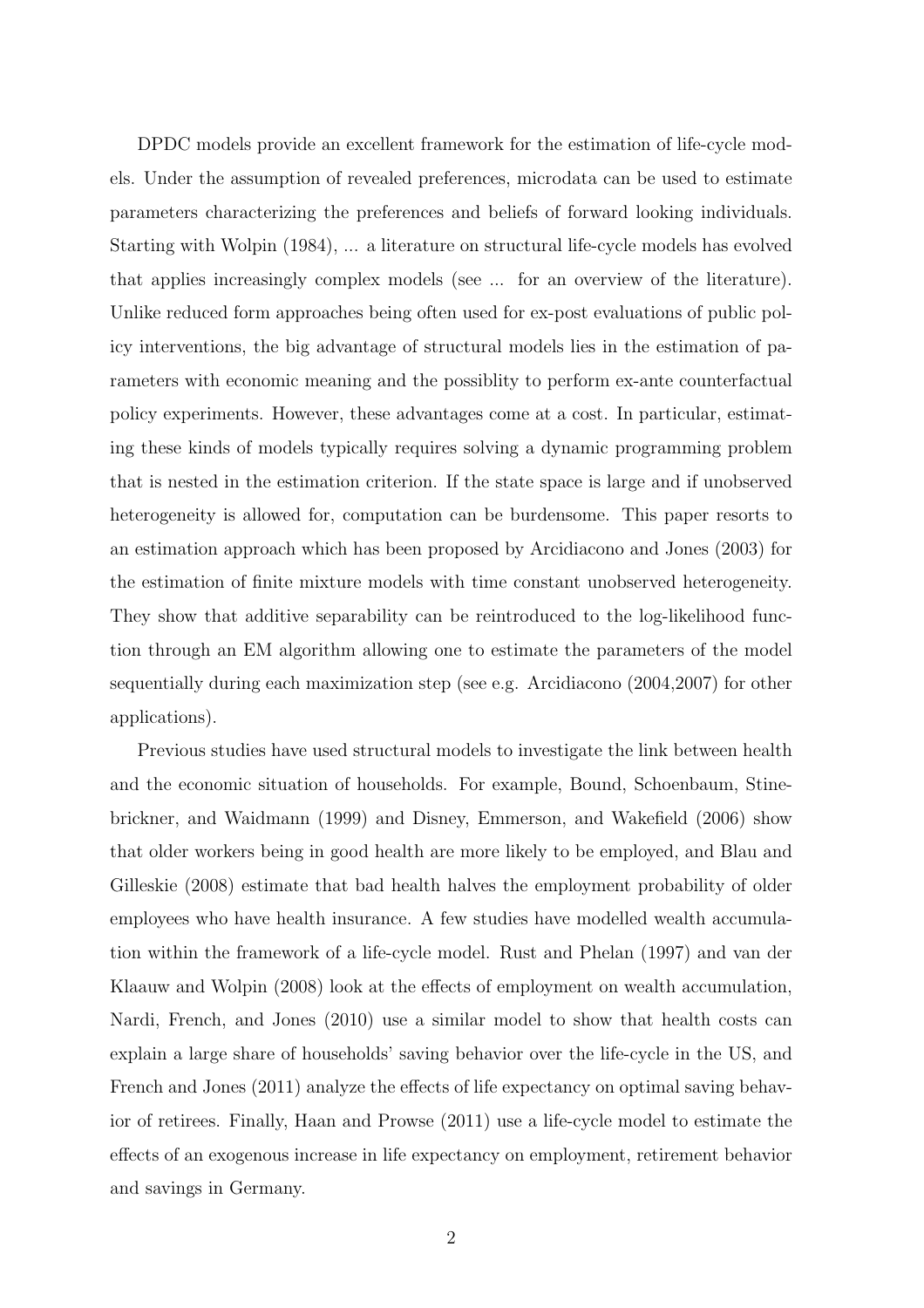Structural life-cycle models usually assume a one-way relationship between health and employment running from health to employment. This assumption not only contradicts the theoretical literature where health often has been modelled as an endogenous variable (e.g. Grossman (1972), Willis and Rosen (1979)), it is also at odds with empirical findings showing that unemployment can have detrimental effects on both mental and physical health (Clark and Oswald (1994), Morris, Cook, and Sharper (1994), Virtanen, Vahtera, Kivimaki, Liukkonen, Virtanen, and Ferrie (2005), Böckerman and Ilmakunnas (2009)). Since my research question adresses the effects of health risks and since forward looking households may take into account the correlation between health and labor market risks when making their decisions, I have to take the dual causality seriously. Haan and Myck (2009) propose an approach that models health and employment risks jointly in a model with state dependencies while allowing unobserved heterogeneity to affect both processes. I resort to this approach when setting up the transition density functions for health and employment.

Average pension benefits of early retirees in Germany have declined nominally from 738 EUR to 647 EUR between 2000 and 2008, and each year around 160,000 new early retirees are registered at the German statutory pension insurance scheme (DRV 2009a). Given that pension benefits are the only income source of every other early retiree and that individuals who are in bad health usually cannot compensate reductions in the level of pension benefits by delaying retirement, there is a serious concern regarding old age poverty. Quantifying the implications of health risks for both a household's expected consumption path and wealth accumulation provides important information about health-related poverty risks in the population. Counterfactual policy experiments can give insights about the options available to policy makers who aim at raising welfare of risk averse households.

The paper is structured as follows. After presenting the data and some descriptive statistics, I outline the institutional framework in Germany. Then, I proceed by describing the life-cycle model and the estimation approach. Subsequently, I discuss the results, present two counterfactual policy experiments, and check the sensitivity of my estimates. A final section summarizes the findings and concludes with a discussion about the policy implications.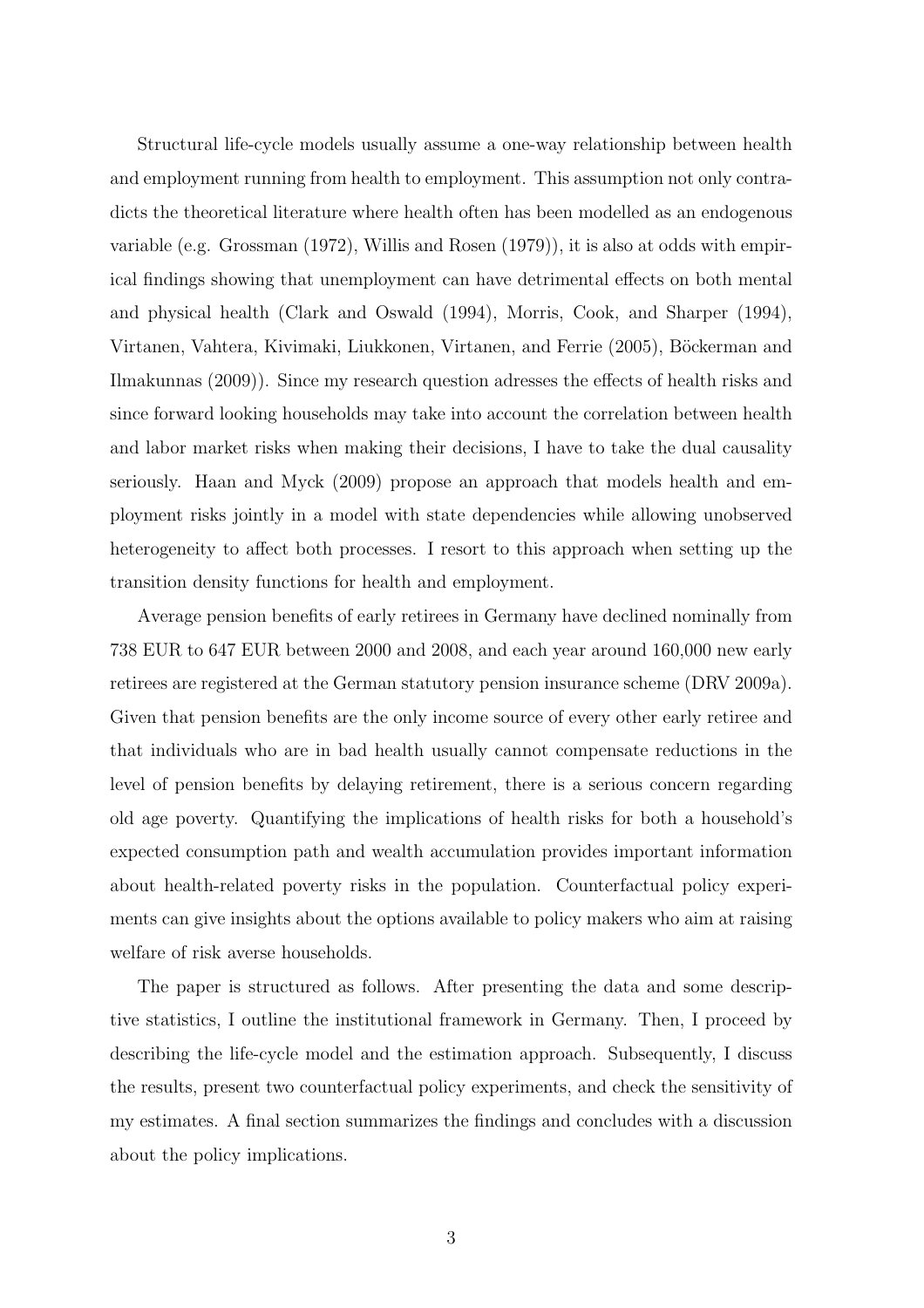## 2 Model and specification

Basic ideas: The model assumes that individuals maximize expected life-time utility by making two decisions in each period of time. First, they make a discretized saving decision by choosing the saving rate. Second, they decide whether they stay in the labor force or whether they go into retirement. If they stay in the labor force, the employment status is modelled jointly with the health status as a stochastic process. Individuals have rational expectations and face a dynamic programming problem with a finite horizon. They take into account the correlation of future labor market and health risks when making their decisions. Wages are estimated within the model and individuals face a budget constraint. Pension benefits are a deterministic function of an individual's employment and wage history. After retirement, individuals are assumed to dissave the actuarially fair annuity value of their accumulated wealth. Unobserved heterogeneity is accounted for semi-nonparametrically by assuming that there is a finite number of types. The model is set up at the individual level. Thus, a sample of single household is most suitable for estimating the model because couple households would require strong assumptions regarding the partner's behavior.

I specify a DPDC model of individuals' early retirement and saving decision. All individuals are finitely lived and die not later than period T which is set to be 100. Discrete time is indexed by t, and there is a number of N households being indexed by n. Each individual n receives a utility flow  $U(s_{nt}, c_{nt})$  in period t where  $s_{nt}$  is a vector of state variables, and  $c_{nt}$  is a vector of choice variables that indicate whether an individual retires or stays in the labor force and what share of net income is saved. Note that the saving decision is discretized. Every period t an individual observes the state variables  $s_{nt}$  and makes the decision  $c_{nt}$  that maximizes expected life-time utility

$$
E\left\{\sum_{j=0}^{T-t} f_{nt+j} \beta^j U(s_{nt+j}, c_{nt+j})\right\} \tag{1}
$$

where  $\beta \in (0,1)$  is the time discount factor and  $f_{nt+j}$  is the survival probability of the individual for period  $t+j$  given survival until period t. Life expectancy can be a deterministic function of the state variables. I estimate the survival probabilities conditional on the individual's health status. Thus, individuals who are in bad health take into account a lower life expectancy when making their decisions.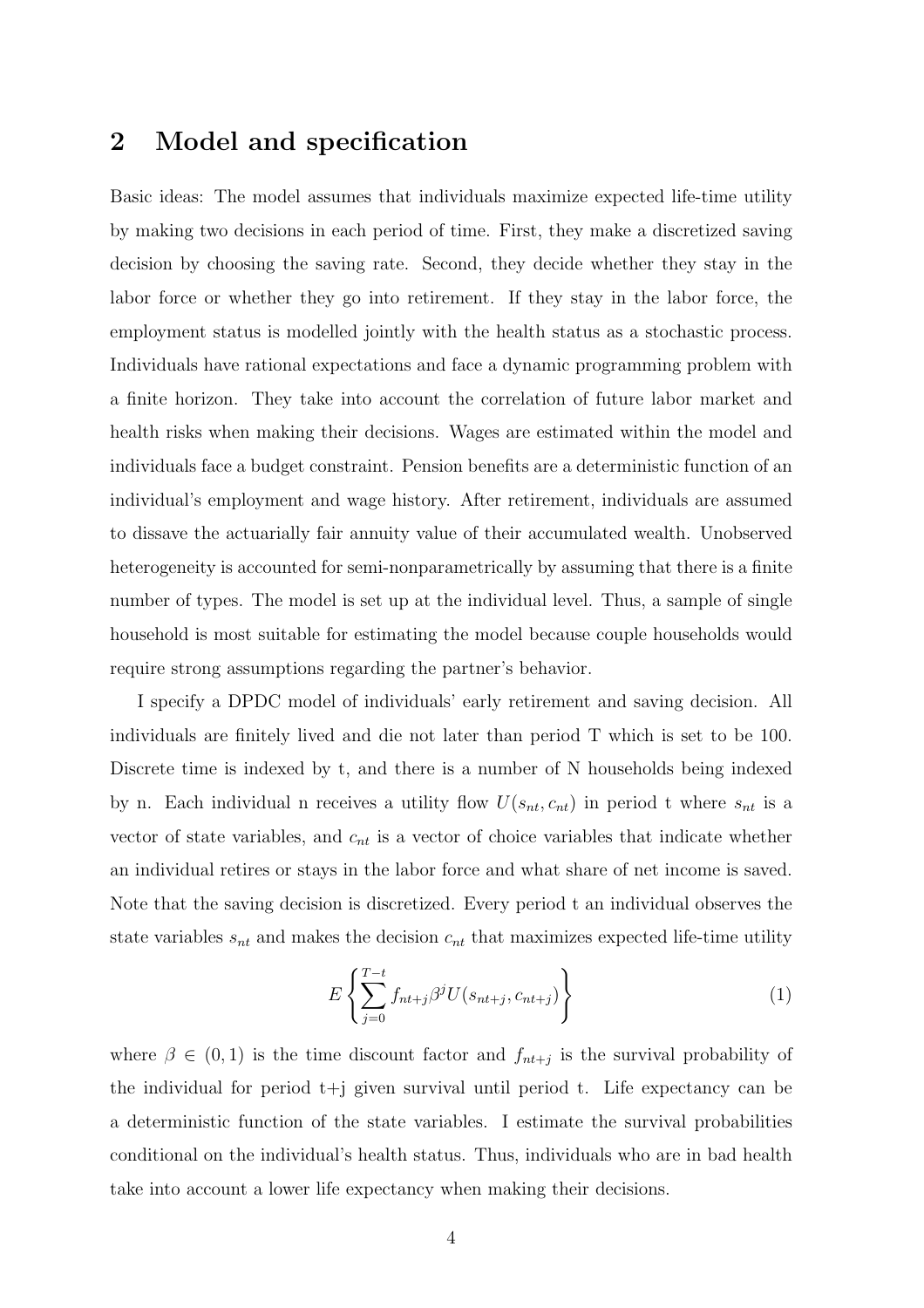The individuals' beliefs about the future states are captured by a Markov transition density function  $q(s_{nt+1}|s_{nt},c_{nt})$ . Let  $V(s_{nt})$  be the value function of the individual's dynamic programming problem. Applying Bellman's principle of optimality, the value function can be represented as

$$
V(s_{nt}) = \max_{c_{nt} \in D(s_{nt})} \left\{ U(s_{nt}, c_{nt}) + f_{nt+j} \beta \int V(s_{nt+1}, c_{nt+1}) q(s_{nt+1}|s_{nt}, c_{nt}) ds_{nt+1} \right\} \tag{2}
$$

where  $D(s_{nt})$  is the choice set available to individual n in period t. Only individuals being eligible for early retirement (bad health or age > 60) can make the retirement decision. Other individuals make only a saving decision.

#### 2.1 State variables and budget constraint

Individuals are facing uncertainty about their future health and the employment status. Following Haan and Myck (2009), health and labor market risks are modelled as a joint stochastic process taking into account the interdependence between health and employment status.

$$
Prob(h_{nt} = 1) = \Lambda(\pi_0 + \pi_1 h_{nt-1} + \pi_2 e_{nt-1} + \mu_n)
$$
\n(3)

$$
Prob(e_{nt} = 1) = \Lambda(\zeta_0 + \zeta_1 h_{nt-1} + \zeta_2 e_{nt-1} + \nu_n)
$$
\n(4)

where  $\Lambda(\cdot)$  is the logistic distribution function,  $h_{nt}$  indicates good health and  $e_{nt}$ indicates employment. Time-constant unobserved heterogeneity is captured by  $\mu_n$ and  $\nu_n$ . The parameters of the health and employment equation are denoted as  $\theta_h = (\pi_0, \pi_1, \pi_2, \mu_n)$  and  $\theta_e = (\zeta_0, \zeta_1, \zeta_2, \nu_n)$ . Note that the retirement and saving decision is made given expectations about future health and employment risks. Bad health raises presumably the risk of unemployment which in turn affects labor income. Thus, bad health involves three different dimensions: first it raises the likelihood of unemployment, second it opens up the option of early retirement for individuals aged below 63, and third it reduces life expectancy.

The individuals' gross labor income is modelled by a Mincer type equation:

$$
\log(w_{nt}) = \psi_0 + \psi_1 \log(educ_n) + \psi_2 ex_{nt} + \psi_3 ex_{nt}^2 + \omega_n + \eta_{nt}
$$
(5)

where  $w_{nt}$  is gross labor income,  $educ_n$  is years of schooling,  $ex_{nt}$  is work experience which depends on the individual's employment history,  $\omega_n$  is unobserved heterogeneity,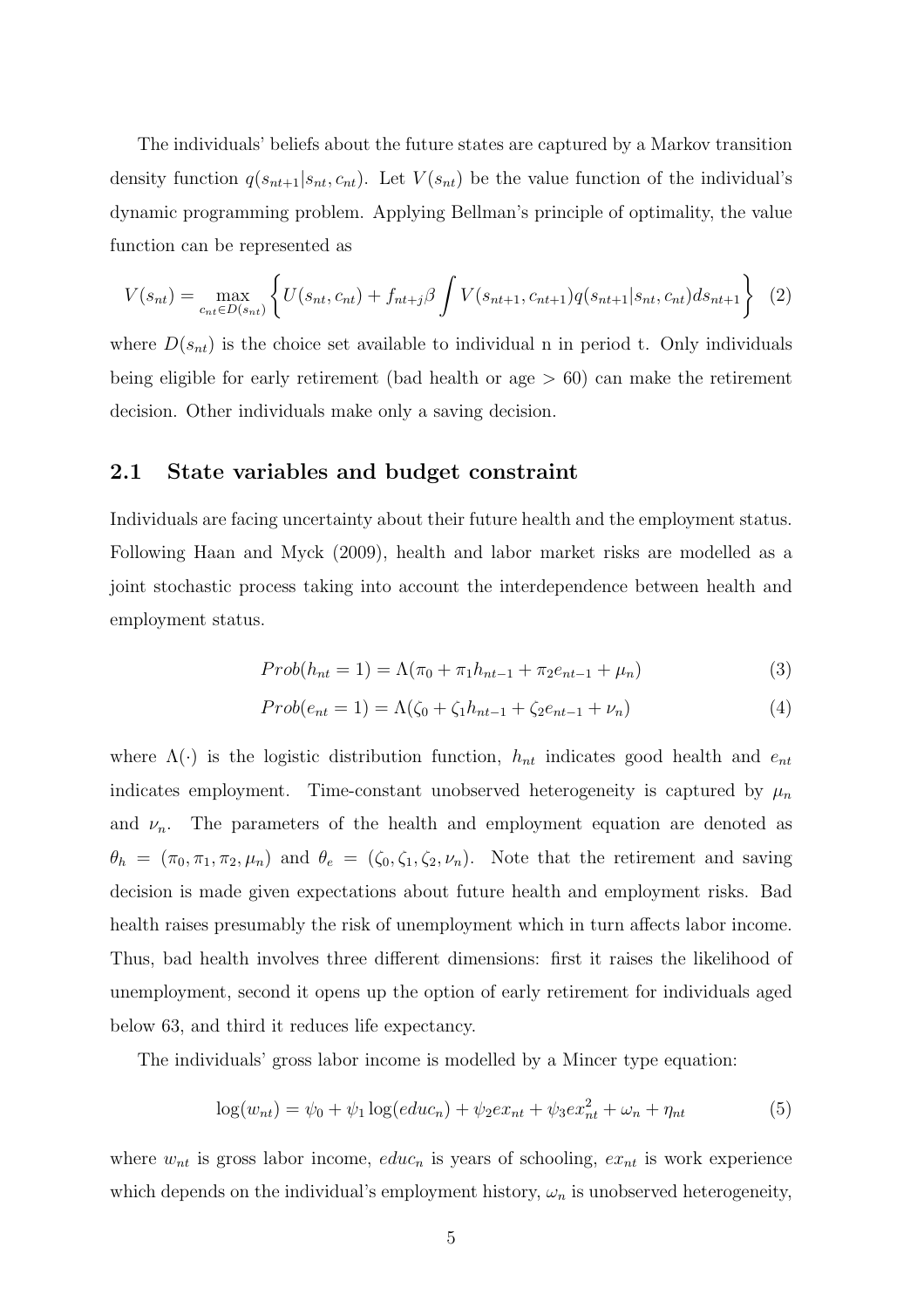and  $\eta_{nt}$  is i.i.d.  $N(0, \sigma_{\eta})$ . Note that selection into the labor market is captured by the correlation of  $\nu_n$  and  $\omega_n$ . The vector containing the parameters of the wage equation is denoted by  $\theta_w = (\psi_0, \psi_1, \psi_2, \psi_3, \omega_n)$ .

Period t's consumption is constrained by the household's budget constraint:

$$
y_{nt}(s_{nt}, c_{nt}) = TT_t (s_{nt}, c_{nt}, n l_{nt}, w_{nt}, p b_{nt})
$$
  
\n
$$
W_{nt+1} = (1 + r_t) (W_{nt} + b_{nt} y_{nt}(s_{nt}, c_{nt}))
$$
  
\n
$$
W_{nt} \ge 0
$$
\n(6)

where  $y_{nt}(s_{nt}, c_{nt})$  is net income,  $TT_t(\cdot)$  is a function applying the rules and regulations of the German tax and transfer system,  $nl_{nt}$  is non-labor income which is assumed to be exogenous, and  $pb_{nt}$  is pension benefits.  $W_{nt}$  is period t's wealth,  $r_t$  is the real interest rate, and  $b_{nt}$  is individual n's saving rate (choice). Following Haan and Prowse (2011), I assume that retirees dissave the actuarially fair annuity value. This considerably simplifies estimating the model while a detailled modelling of the retirees' saving decisions is not relevant for my research question.

Note that the model contains the following state variables  $s_{nt} = (h_{nt}, e_{nt}, w_{nt}, W_{nt})$ . Since only  $h_{nt}$ ,  $e_{nt}$ , and  $w_{nt}$  are stochastic, the transition density function  $q(s_{nt+1}|s_{nt},c_{nt})$ refers only to these three variables.

#### 2.2 Utility and choice probabilities

The individuals have preferences about consumption and leisure time. The preferences are represented by the following time separable random utility model:

$$
U(s_{nt}, c_{nt}) = \frac{1}{\alpha_{1n}} ((1 - b_{nt}) y_{nt}(s_{nt}, c_{it}))^{\alpha_{1n}} + \alpha_{2n} l(s_{nt}, c_{nt}) + \epsilon_{nt}(c_{nt})
$$
(7)

where  $\epsilon_{nt}(c_{nt})$  is an i.i.d. error term that follows a type 1 extreme value distribution. Thus, the model follows the framework of Rust (1987,1994) and Rust and Phelan (1997).  $y(s_{nt}, c_{nt})$  is net income,  $l(s_{nt}, c_{nt})$  is leisure time, and  $b_{nt}$  is the saving decision (saving rate) of the individual. Note that both period t's net income and leisure time depend on the state and decision in period t. The vector containing the parameters of the utility function is denoted by  $\theta_U = (\alpha_{1n}, \alpha_{2n}).$ 

Given the finite horizon of the optimization problem, the expected value function for period T is given by

$$
v(s_{nT}, c_{nT}) = u(s_{nT}, c_{nT})
$$
\n
$$
(8)
$$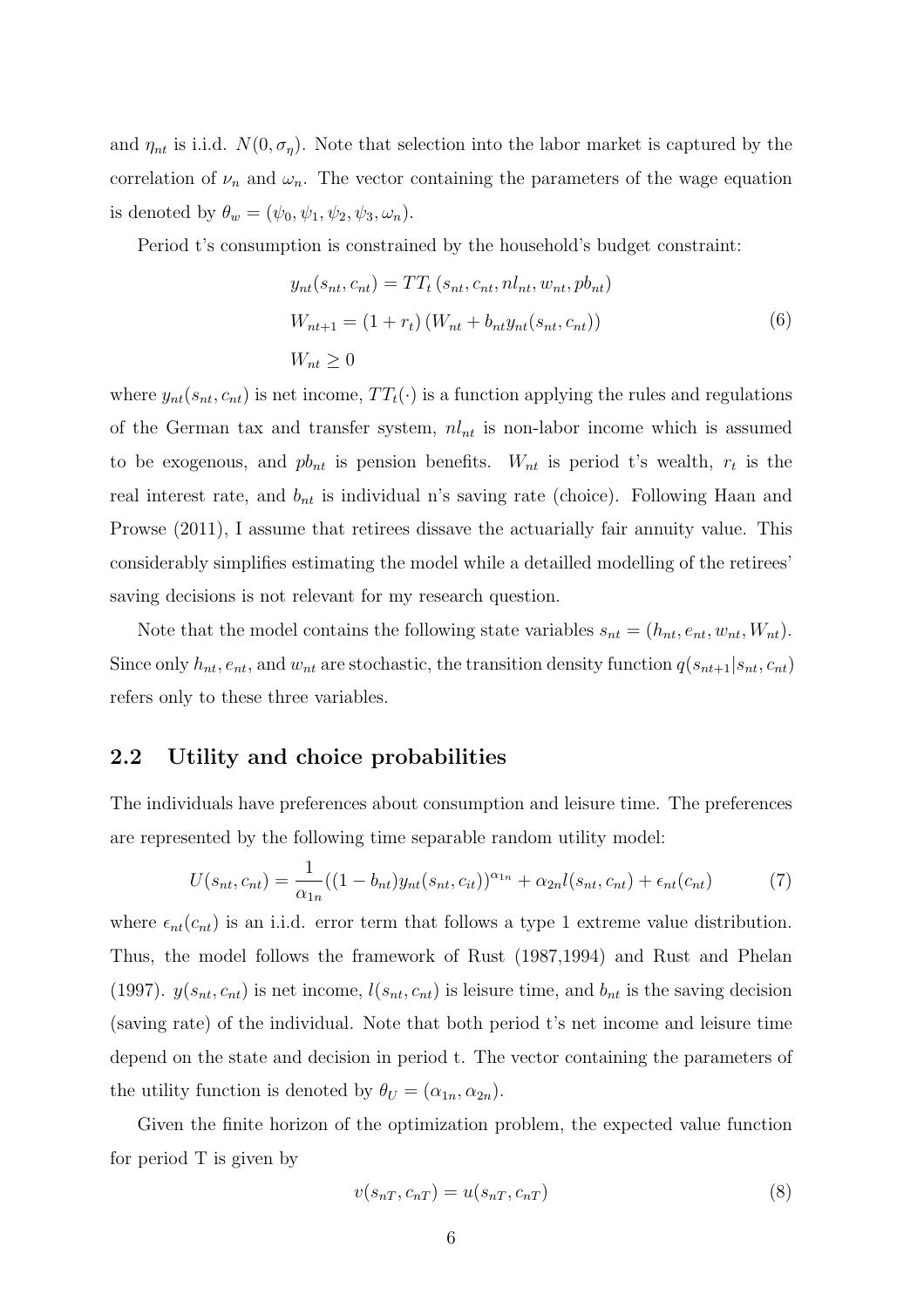and, as has been noted by Rust(1987), it follows from the type 1 extreme value distribution of  $\epsilon_{nt}(c_{nt})$  that for all other periods the expected value function is defined recursively as

$$
v(s_{nt}, c_{nt}) = u(s_{nT}, c_{nT}) + f_{nt+1}\beta \int \left\{ \log \left[ \sum_{c_{nt} \in D(s_{nt})} \exp(v(s_{nt}, c_{nt})) \right] \right\} q(s_{nt+1}|s_{nt}, c_{nt}) ds_{nt+1}
$$
\n(9)

Rust (1987) shows that under the assumtpions of additive separability of the utility function and conditional independence the conditional choice probabilities have the following closed form solution:

$$
Prob(c_{nt}|s_{nt}) = \frac{exp(v(s_{nt}, c_{nt}))}{\sum_{j \in D(s_{nt})} exp(v(s_{nt}, j))}
$$
(10)

The model can be solved recursively by substituting the expected value functions into the conditional choice probabilities. Interpolation methods can be used to approximate the value function in order to reduce computation time (Keane and Wolpin (1994)).

#### 2.3 Unobserved heterogeneity and initial condition

Following Heckman and Singer (1984) and Keane and Wolpin (1997), unobserved heterogeneity is accounted for through a semi-nonparametric approach allowing for a finite mixture of types  $m \in 1, ..., M$  where each comprises a fixed proportion of the population. The probability that individual n is of type m is modelled conditionally on time-constant characteristics and the initial values of the state variables:

$$
\pi_{mn} = \frac{exp(\gamma_m z_n)}{1 + \sum_{l=1}^{M-1} exp(\gamma_l z_n)}, \text{ for } m = 1, ..., M-1
$$
\n(11)

where  $z_n$  contains time-constant characteristics and the initial values of the state variables.  $\gamma_M$  is normalized to zero and  $\sum_{m=1}^M \pi_m = 1$ . It follows that the parameters capturing unobserved heterogeneity  $(\mu_n, \nu_n, \tau_n, \alpha_{1n}, \alpha_{2n}) = (\mu_m, \nu_m, \tau_m, \alpha_{1m}, \alpha_{2m}),$  m being individual n's unobserved type.

#### 2.4 Estimation procedure

The log-likelihood of the sample is given by

<span id="page-7-0"></span>
$$
\sum_{n=1}^{N} \sum_{m=1}^{M} \pi_m(\gamma_m) \prod_{t=1}^{T} L(c_{nt} | \theta_U, \theta_h, \theta_e, \theta_w) L(h_{nt}, e_{nt} | \theta_h, \theta_e) L(w_{nt} | \theta_w)
$$
(12)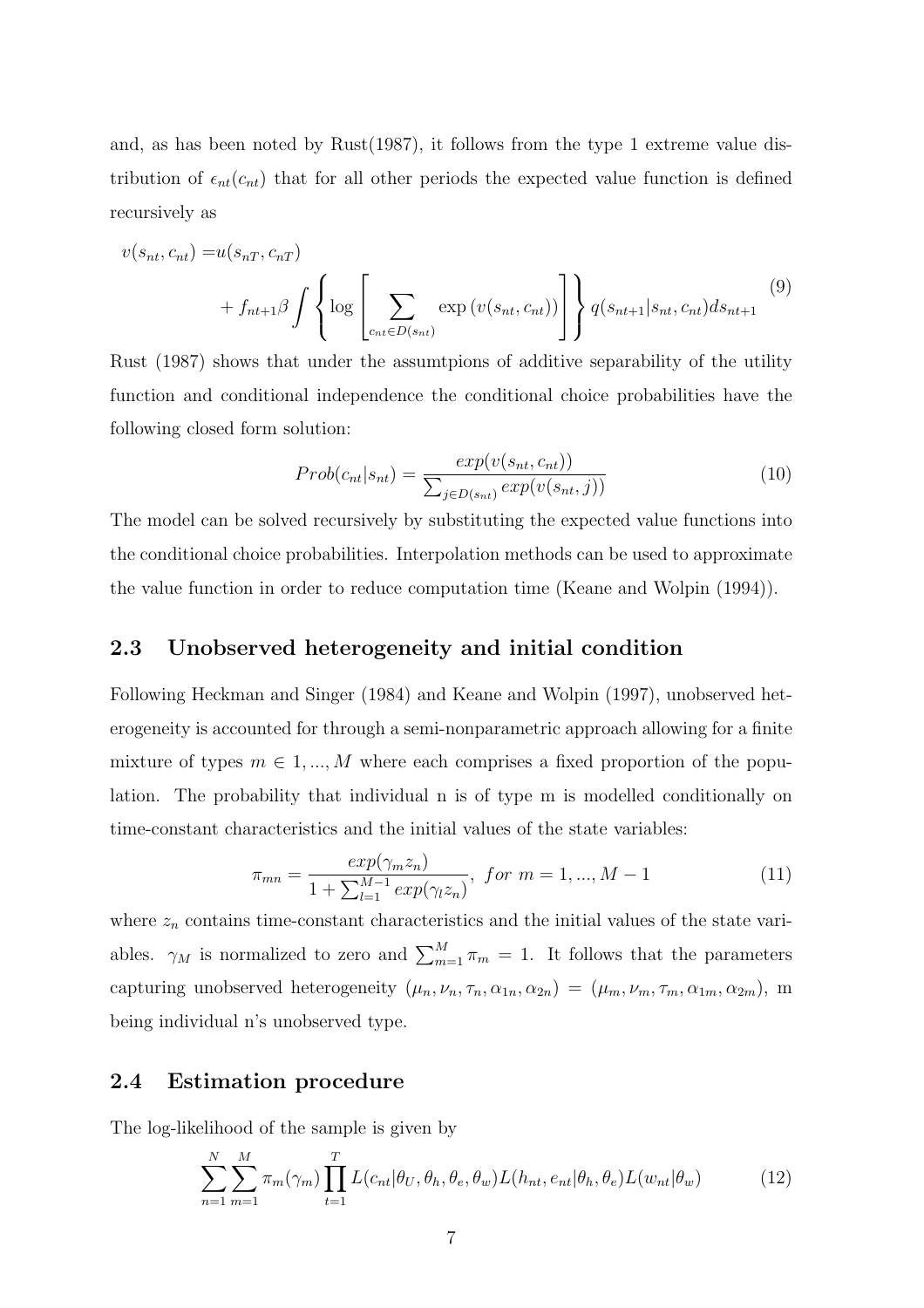where  $L(c_{nt}|\theta_U, \theta_h, \theta_e, \theta_w)$  is the likelihood contribution of the observed decision  $c_{nt}$  of individual n in period t. The likelihood contributions of the health, labor, and income transitions are given by  $q(s_{nt}|s_{nt-1},c_{nt-1}) = L(h_{nt},e_{nt}|\theta_h,\theta_e)L(w_{nt}|\theta_w)$ . The loglikelihood is not additively separable such that a two-step estimation is not possible. A direct maximization with respect to all parameters appears to be computationally very expensive, if not numerically infeasible. Arcidiacono and Jones (2003) have proposed an iterative estimator that facilitates estimation substantially. The Expectation-Maximization (EM) algorithm reintroduces additive separability of the log-likelihood at the maximization step. It follows from Bayes rule that the conditional probability  $\Pi_{mn}$  of individual n of being of type m given the observed choices and the parameters  $\theta_U, \theta_h, \theta_e, \theta_w$ , and  $\gamma_m$  can be written as

<span id="page-8-0"></span>
$$
\Pi_{mn} = \frac{\pi_m(\gamma_m) \prod_{t=1}^T L(c_{nt}|\theta_U, \theta_h, \theta_e, \theta_w) L(h_{nt}, e_{nt}|\theta_h, \theta_e) L(w_{nt}|\theta_w)}{\sum_{m=1}^M \pi_m(\gamma_m) \prod_{t=1}^T L(c_{nt}|\theta_U, \theta_h, \theta_e, \theta_w) L(h_{nt}, e_{nt}|\theta_h, \theta_e) L(w_{nt}|\theta_w)}
$$
(13)

Using the conditional probabilities, the following additively separable expected loglikelihood function can be derived:

$$
\sum_{n=1}^{N} \sum_{m=1}^{M} \sum_{t=1}^{T} \Pi_{mn} \left\{ \log(L(c_{nt}|\theta_U, \theta_h, \theta_e, \theta_w)) + \log(L(h_{nt}, e_{nt}|\theta_h, \theta_e) + \log(L(w_{nt}|\theta_w))) \right\} \tag{14}
$$

Starting with arbitrary initial values of the parameters, the maximum of the loglikelihood can be found by iteratively maximizing the expected log-likelihood [14,](#page-8-0) then using the estimates for  $\theta_U, \theta_h, \theta_e$ , and  $\theta_w$  to get estimates for  $\gamma_m$  by maximizing [12,](#page-7-0) and finally using the estimated parameters to update the conditional probablities. Using the updated conditional probabilities the expected log-likelihood is maximized again. Iterating on these steps until convergence yields the maximum of the log-likelihood (see Bolyes (1987) and Wu (1987) for formal proofs). Note that the additive separability of [14](#page-8-0) allows stepwise maximization of the expected log-likelihood.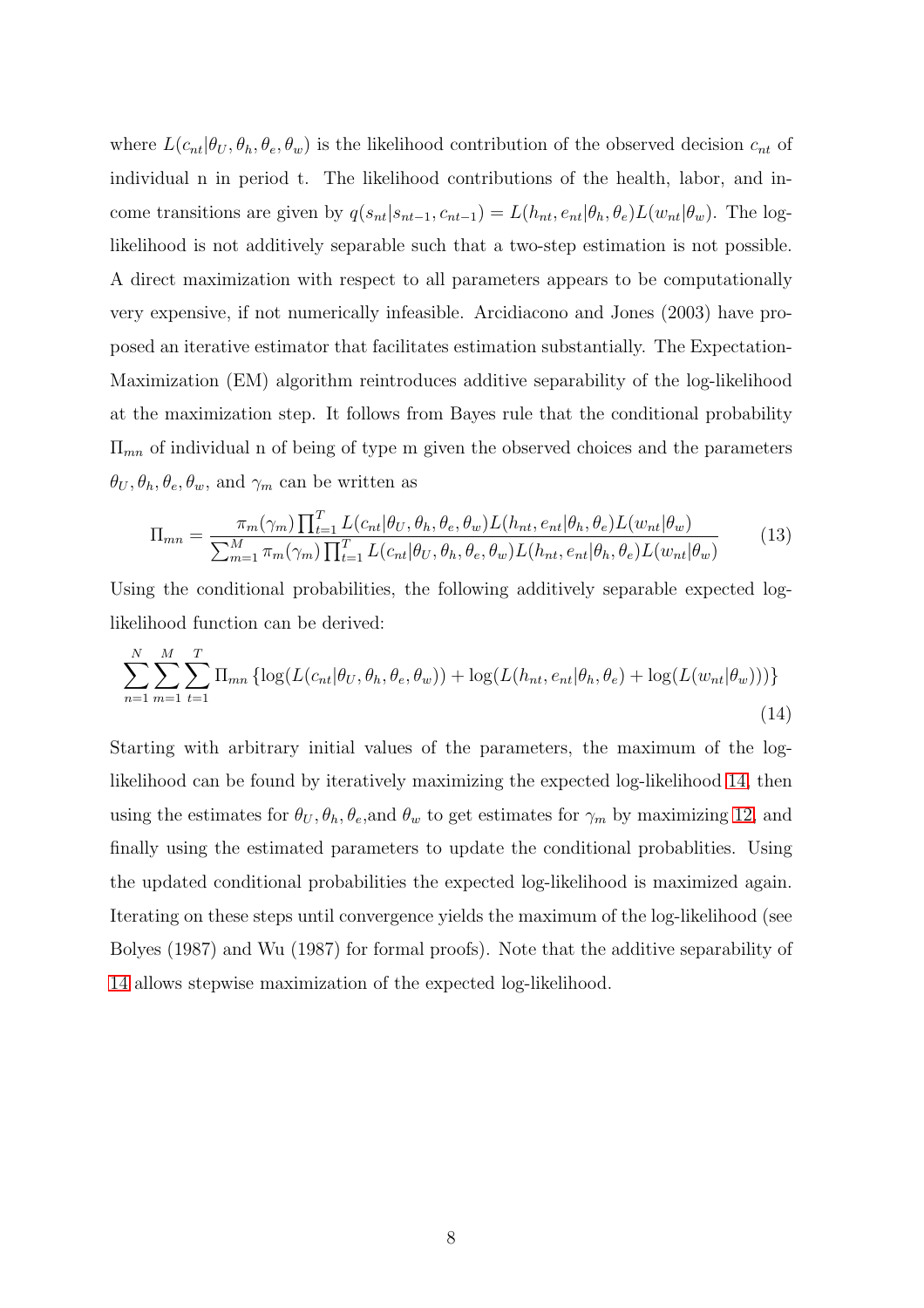## References

- ARCIDIACONO, P. (2004): "Ability sorting and the returns to college major," *Journal* of Econometrics, 121(1-2), 343–375.
- Arcidiacono, P., and J. B. Jones (2003): "Finite Mixture Distributions, Sequential Likelihood and the EM Algorithm," Econometrica, 71(3), 933-946.
- Arcidiacono, P., H. Sieg, and F. Sloan (2007): "Living Rationally Under The Volcano? An Empirical Analysis Of Heavy Drinking And Smoking," International Economic Review, 48(1), 37–65.
- BÖCKERMAN, P., AND P. ILMAKUNNAS (2009): "Unemployment and self-assessed health: evidence from panel data," *Health Economics*, 18(2), 161–179.
- Blau, D. M., and D. B. Gilleskie (2008): "The Role Of Retiree Health Insurance In The Employment Behavior Of Older Men," International Economic Review, 49(2), 475–514.
- BOUND, J., M. SCHOENBAUM, T. R. STINEBRICKNER, AND T. WAIDMANN (1999): "The dynamic effects of health on the labor force transitions of older workers," Labour Economics, 6(2), 179–202.
- CLARK, A. E., AND A. J. OSWALD (1994): "Unhappiness and Unemployment," The Economic Journal, 104(424), 648–659.
- DEATON, A. (2003): "Health, Inequality, and Economic Development," Journal of Economic Literature,  $41(1)$ ,  $113-158$ .
- DISNEY, R., C. EMMERSON, AND M. WAKEFIELD (2006): "Ill health and retirement in Britain: A panel data-based analysis," Journal of Health Economics, 25(4), 621– 649.
- FRENCH, E., AND J. B. JONES (2011): "The Effects of Health Insurance and Self-Insurance on Retirement Behavior," Econometrica, 79(3), 693–732.
- Grossman, M. (1972): "On the Concept of Health Capital and the Demand for Health," Journal of Political Economy, 80(2), 223–55.